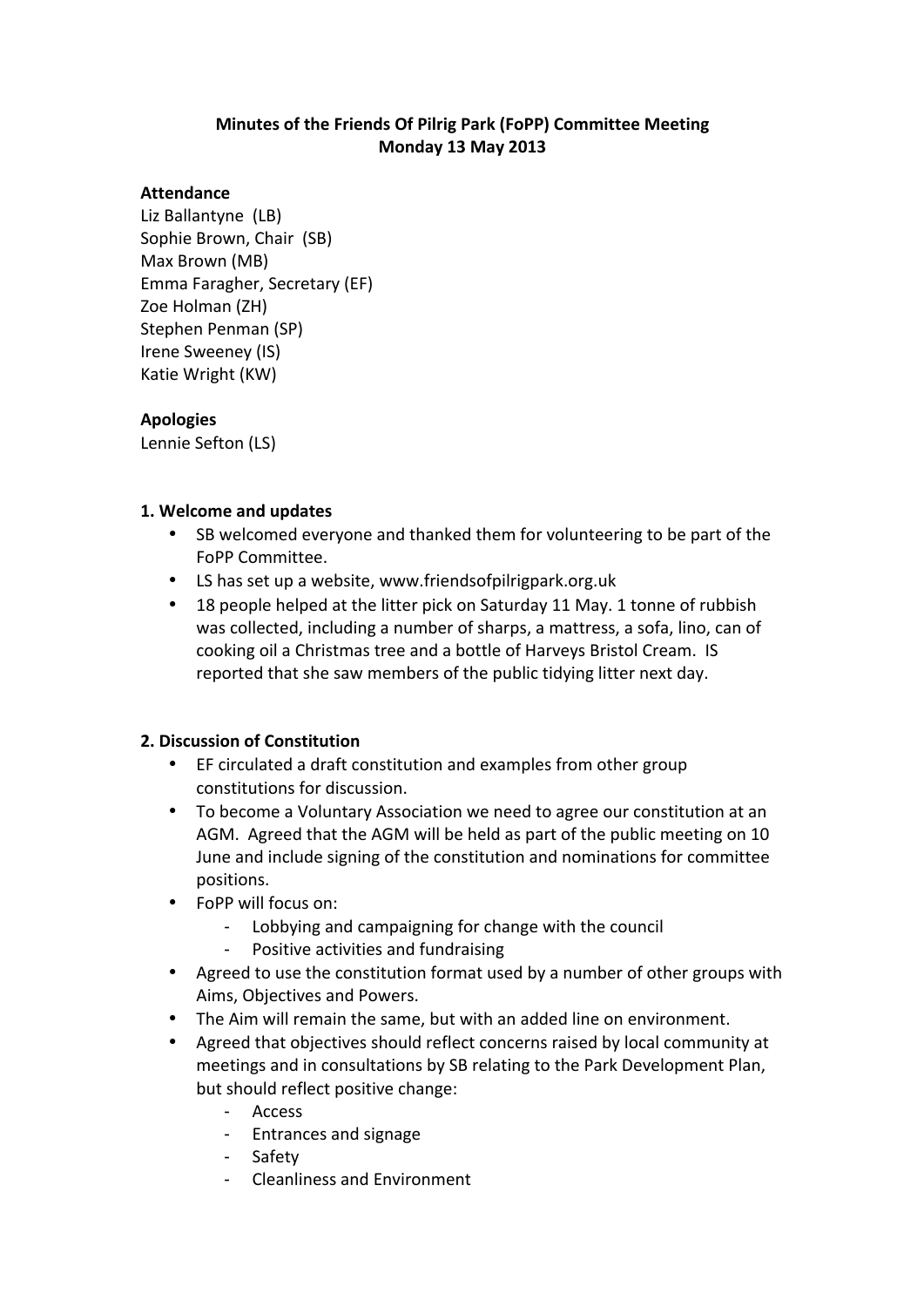- Information to local community
- **Facilities**
- Agreed that these objectives will be long-term and written into the constitution, but that we should have a set of manageable aims we can achieve in the short term (first year):
	- 1. Trees and Undergrowth ZH, SP and KW will lobby the council to improve management of undergrowth and explore options for woodland thinning activities FoPP can deliver working with Greener Leith, and other organisations. FoPP will seek independent advice on undergrowth management to support our negotiations with the Council.
	- 2. Bins and Benches- SB and LB will continue to liaise with Edinburgh Council to get bins and benches installed/reinstated.
	- 3. Access Points and Safety SB and MB and SP will request that the council to make improve maintenance and safety at entrance points to the park (better lighting, improved pathway maintenance, safer gates etc.)
	- 4. Fundraising MB and EF to explore potential funding, including grants and local business sponsorship. This will include set-up and management costs and a first project, a park / history information board (potential for this to be linked to other local parks). This is with a view to moving towards fundraising for development of the smaller play park in future.

A table outlining these agreed responsibilities is included at the end of the minute.

- FoPP should also identify and liaise with local community and schools groups who can get involved with FoPP and have representation on the committee.
- Discussed and agreed other details including size and regularity of meetings and membership. The committee will meet quarterly- SB will arrange dates.

# **Actions:**

- EF to update and circulate constitution for discussion before AGM.
- All to start to progress individual objectives.
- SB to continue making contact with local groups.
- SB to identify next meeting date and circulate.

# **3. Discussion of Park Development Plan**

- SB circulated a draft response to the Pilrig Park Development Plan
- Agreed it is important for us to identify the limits of FoPP's powers in relation to activity and change in the park – what we can and can't do.
- Agreed that the response should include recommendations for items FoPP would like to have removed/ are lower priorities than the issues we have identified via community engagement thus far. This includes barbeque site and bike racks.
- The response should indicate that the community was not supportive of the plan in its current form, but take a positive approach to this by highlighting FoPP's objectives and priorities, making the case for the ways these items support Edinburgh Council's aims listed in the plan.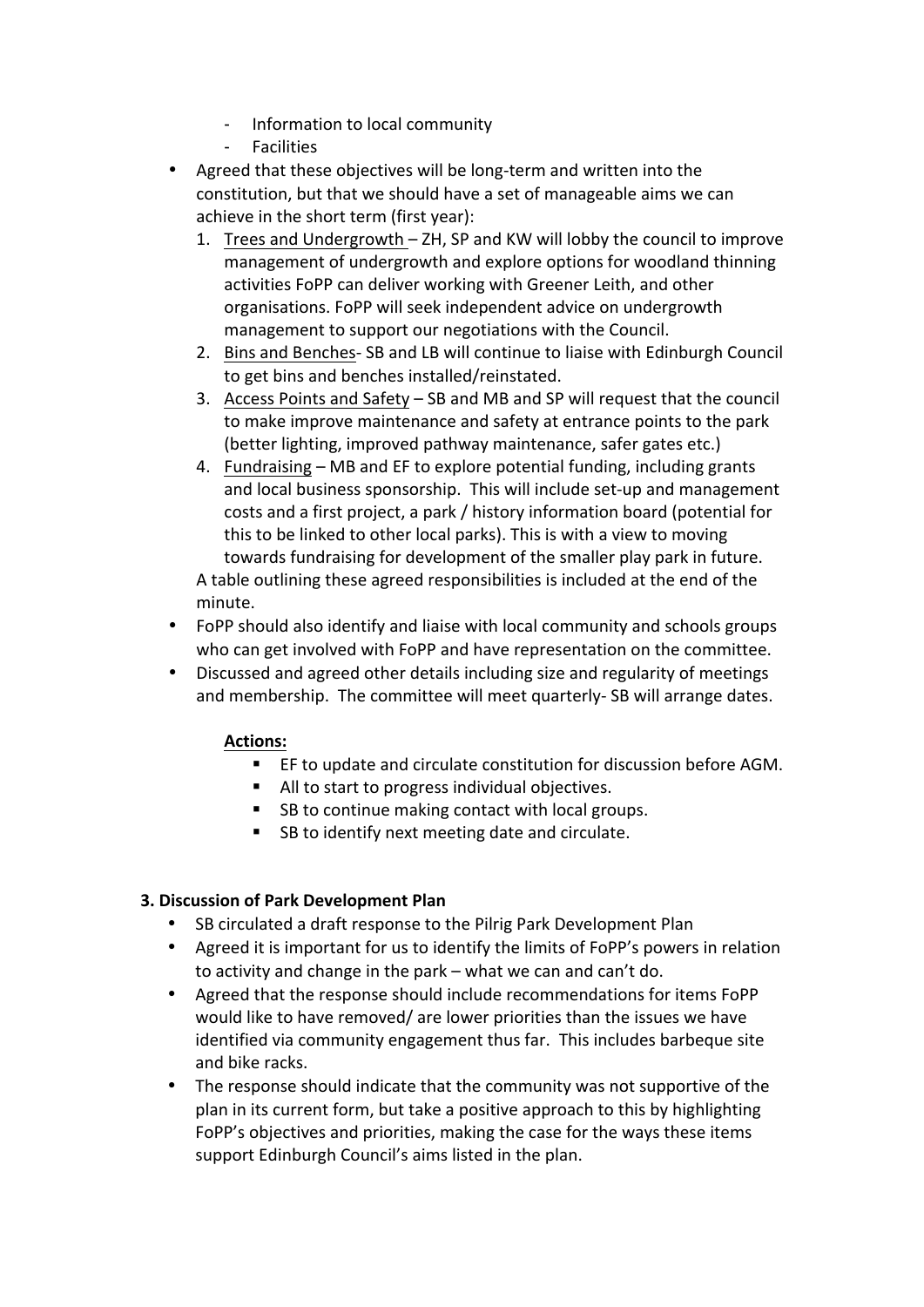• SP noted that it would be most useful to have a map of the park, with clear boundaries and names of areas marked to inform our discussions on the development plan, and to help with planning FoPP activities.

#### **Actions:**

- SB to re-draft response to the development plan.
- SB to ask council for advice on limits of FoPP's powers.
- SB to request map of Pilrig Park from Edinburgh Council.

#### **4. Web and Social Media**

- Group agreed that web and social media will be important tools in engaging local community with FoPP activities.
- FoPP to have Facebook and Twitter presence linked to the website.
- Agreed the website will be the more formal presence for the group, and include things we are required to make public e.g. minutes and constitution. It should also make FoPP attractive and interesting to a visitor, so include events, news, practical info about what the group is etc.
- Facebook and Twitter to be more informal, newsy and witty– e.g. odd things collected at the litter pick.
- SB noted that we can use Facebook 'likes' as a statistic to record community involvement with FoPP.
- KW and ZH volunteered to look after Facebook/Twitter set up and have contacts who can help do this and monitor them.
- KW mentioned that there may be the possibility of a graphic designer developing a logo for FoPP
- The website is currently in 'skeleton' form and will need populating by committee volunteers over coming months.

#### **Actions:**

- KW/ZH and LS to make contact to discuss website and social media.
- KW to contact designer re. logo

# **7. Dates for diaries**

- Date of AGM: Monday 10 June, 6.30pm, Macdonald Road Library.
- **Next Committee Meeting:** Details to be circulated.